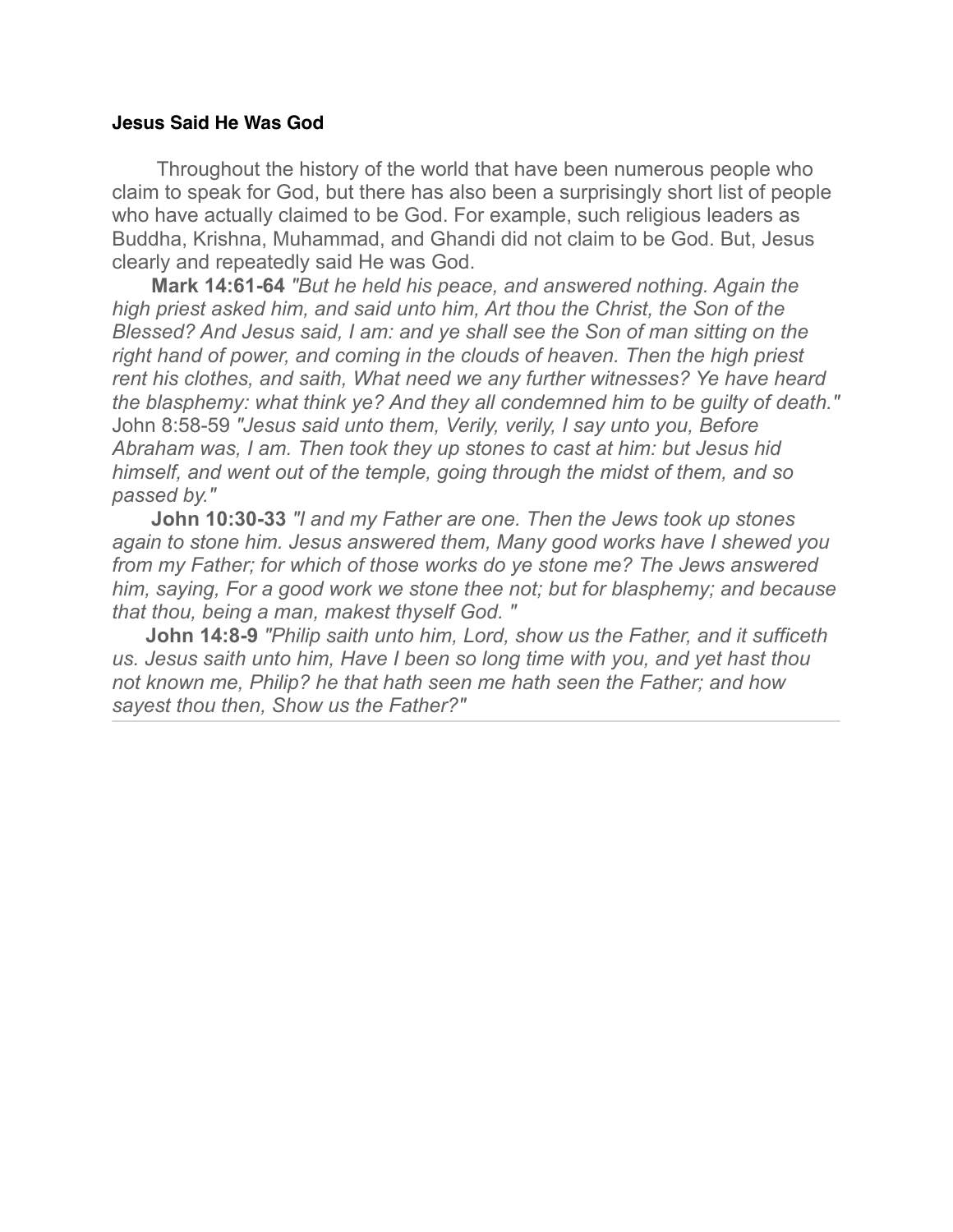# **Jesus Said He Came From Heaven**

 On a very rare occasion someone will claim that they have been taken into heaven for a brief experience of its grandeur. Examples would include people who claim to have had a near death experience, and the founder of Islam Mohammad who claimed that on one occasion he was taken from earth to heaven. But, Jesus claimed to have come down from His eternal home in heaven, a claim which has never been made by the founder of any other world religion and evidence that Jesus was/is God because God alone dwells in heaven eternally.

**John 6:38, 41- 42, 60, 66** *"For I came down from heaven, not to do mine own will, but the will of him that sent me. The Jews then murmured at him, because he said, I am the bread which came down from heaven. And they said, Is not this Jesus, the son of Joseph, whose father and mother we know? how is it then that he saith, I came down from heaven? Many therefore of his disciples, when they had heard this, said, This is an hard saying; who can hear it? From that time many of his disciples went back, and walked no more with him."*

 **John 16:28** *"I came forth from the Father, and am come into the world: again, I leave the world, and go to the Father."*

# **Jesus Said He Was Sinless**

 **John 8:46** *"Which of you convinceth me of sin? And if I say the truth, why do ye not believe me?"*

 In the history of the world no one has claimed with any credibility that they are without sin because to do so is to declare that one's words, actions, thoughts, and motivations are continually perfect and pure. And, as the old adage goes, no one is perfect. Even those religious leaders who are widely recognized as the most devout and morally upright (e.g. Mohammad, or Ghandi) have claimed that they were indeed sinners. But, Jesus declared that He was not only morally superior to everyone who has ever lived, but in fact sinless. The perfect sinless of Jesus makes Him admittedly more holy and worthy of our devotion than anyone who has ever lived and helps to prove that He was/is God because God alone is without sin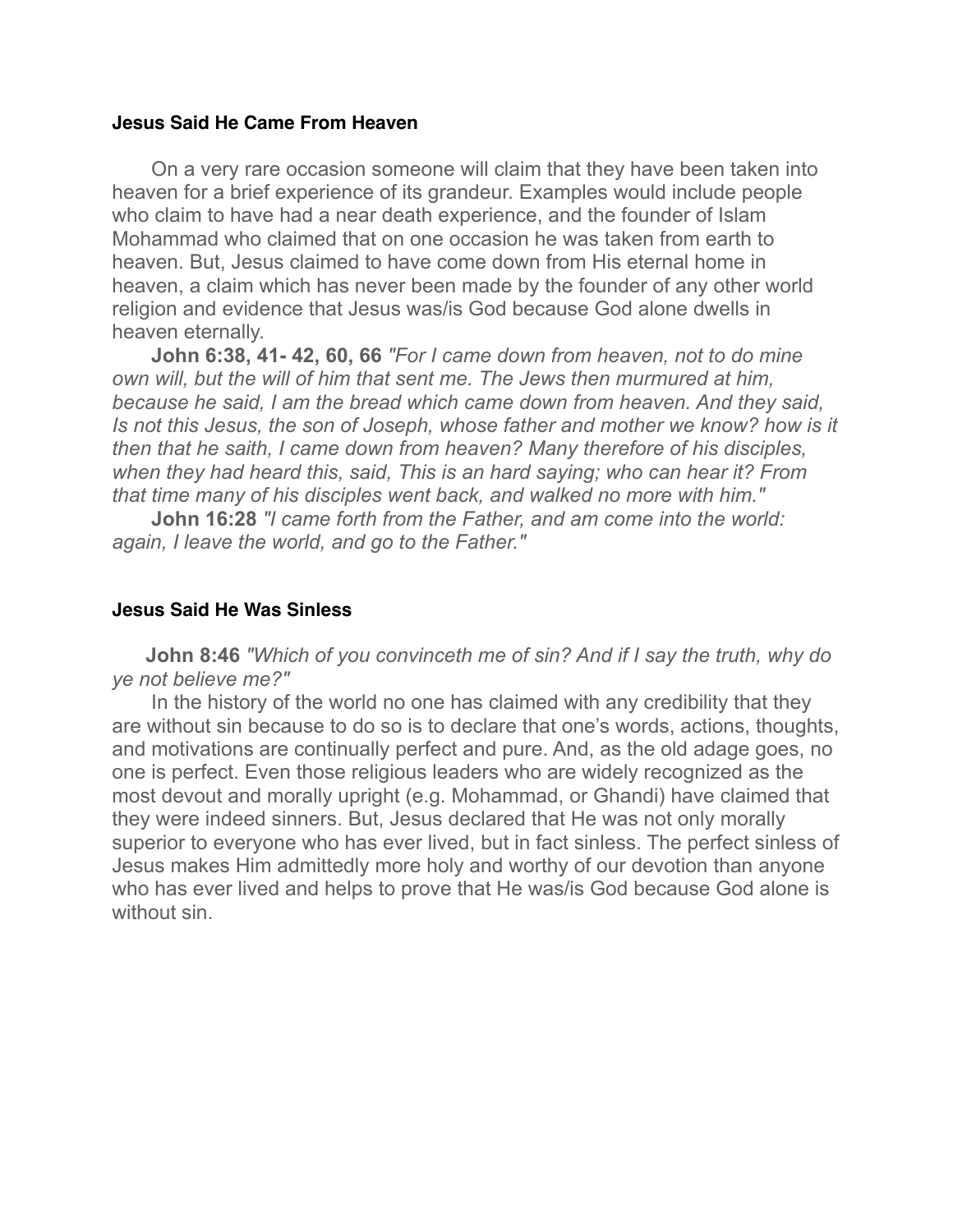#### **Jesus Forgave Sin**

 **Mark 2:5** *"When Jesus saw their faith, he said unto the sick of the palsy, Son, thy sins be forgiven thee."*

 While much of the resources in our world are spent on dealing with the effects of sin (e.g. war, illness, death, depression, crime, poverty, etc.) there is still no way for people to have their sins forgiven so that they might be cleansed from their stains. At best, some religions try to teach their adherents what they can do to work hard at paying God back through such things as good works and reincarnation, they still lack any concept of forgiveness. But, Jesus forgave sin because He was/is God and since all sin is ultimately committed against Him, He alone has the power to forgive the sins of sinners.

## **Jesus Said He Was The Only Way To Heaven**

 **John 14:6** *"Jesus saith unto him, I am the way, the truth, and the life: no man cometh unto the Father, but by me."*

 **John 11:25** *"Jesus said unto her, I am the resurrection, and the life: he that believeth in me, though he were dead, yet shall he live:"*

 While there are many religious and spiritual teachers who claim that they can point you to heaven's path, they themselves do not claim that they are that path. But, Jesus promised that He was the way to eternal life in heaven. This also proves that Jesus was/is God because since heaven belongs to God, it is God alone who determines who will live with Him forever there. And, Jesus' ability to give spiritual life after physical death to those who believe in Him is further evidence that He was/is God who rules over heaven and our eternity.